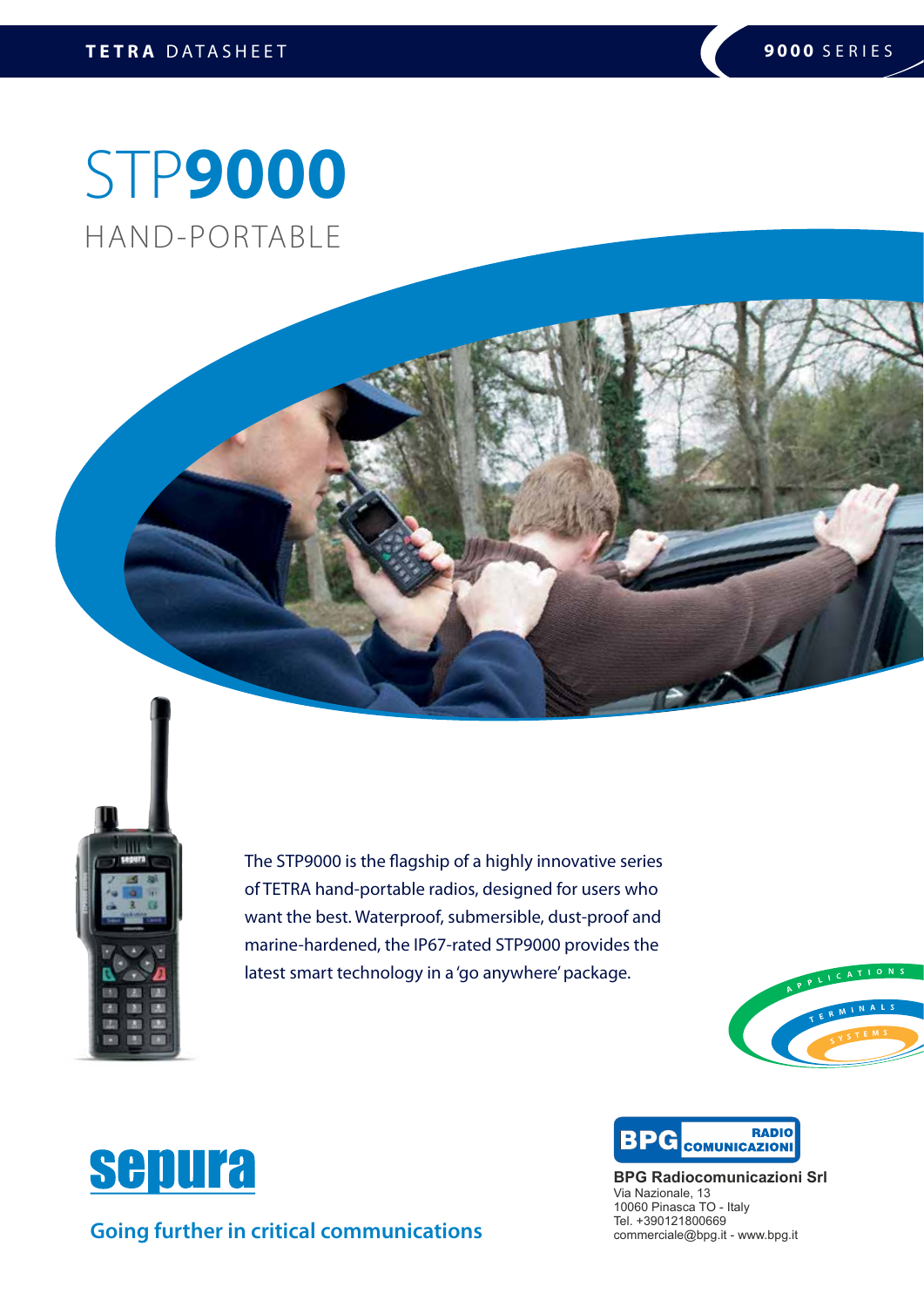# STP**9000** is a rugged TETRA HAND-PORTABLE

### **NAVI-KNOB™ OPERATION**

In combination with the mode key, provides simple and quick access to talkgroups, user profile selection and status messaging as well as simply adjusting the volume.

### **BLUETOOTH MODULE**

Allows interaction with a wide range of wireless accessories. Conforms with ETSI PTT command as extension of headset profile, thus allowing use of newly emerging rugged, professional Bluetooth-enabled accessories.

### **RFID TAG**

Facilitates access control solutions, tracking of pool-issued radios and potential for integration with back-end systems.

### **LARGE TACTILE PRESS-TO-TALK KEY**

Large, easy to find and glove-friendly.

### **MAN-DOWN PERSONAL SAFETY**

Multi-dimensional motion sensing technology automatically provides man-down detection and summons assistance.

### **PRODUCT DESIGN**

The STP9000 leverages the tough technology developed for Sepura's STP8X Intrinsically-Safe series to deliver a market-leading IP67 package, proven to perform in the most demanding operational environments.

### **EMERGENCY OPERATION**

Easy to locate, protected from accidental operation, but simple to activate in a real emergency. Now with a "wake-on-alarm" feature allowing users to summons assistance even if the STP is switched off.

### **SMA ANTENNA CONNECTOR**

Delivers 1.8 watts of RF power in TMO, DMO and Repeater Modes. Increases range, thus extending network and direct mode coverage.

### **MISSED EVENT INDICATOR**

sepura

A blue LED indicates that a call / message has been missed. The soft key next to the LED can be configured to display a list of missed calls / messages.

**Robustness –** The STP9000 boasts an IP67 (submersible, waterproof and dustproof) environmental protection rating, which means that it will still function after having been submerged in up to 1m of water for up to 30 minutes. In addition, new Connector Protector technology provides **marine-hardened protection** against the corrosive damage that salt water and salt fog can cause to exposed connectors.



**Improved ease of use –** The STP9000 provides an enhanced user interface, which offers three different presentation styles, which users can select according to their personal preference:

- Compatibility mode allows existing Sepura users to be immediately familiar with the STP9000.
- Grid and List modes will appear familiar to new users who may be accustomed to user interfaces on smartphones or other GSM devices, rather than a radio.

These new presentation styles lower training costs for both new and existing Sepura users.

**Smart keypad and display technology – Following detailed user** feedback, Sepura has added 'haptic' technology to the STP9000. Haptics produce a physical movement of the radio, felt through the hand, which confirms to gloved users that the key press has been successful. In addition, the 'Twist and Zoom' feature uses smartphone technology to allow a portrait image to be zoomed to full-screen size, enabling the user to see full detail of an image, such as a missing person, as they rotate the radio. The feature also enables access to details concerning the image.

**Resource and information management –** Tracking radios, particularly in a pooled system, can be difficult, so the STP9000's **built-in RFID tag** will be of considerable benefit to many users. In addition, the micro SD card slot makes it easy to store and manage data, such as photos, maps, missing person information and hazardous chemical data.

**Enhanced user safety –** The STP9000 features a wide range of features to enhance user safety. In addition to lone-worker, Man-Down, enhanced GPS and STProtect capability, the **Wake-On-Alarm** feature, which enables the STP9000 to be switched on and make an emergency call by simply pressing the emergency button, also helps to protect users.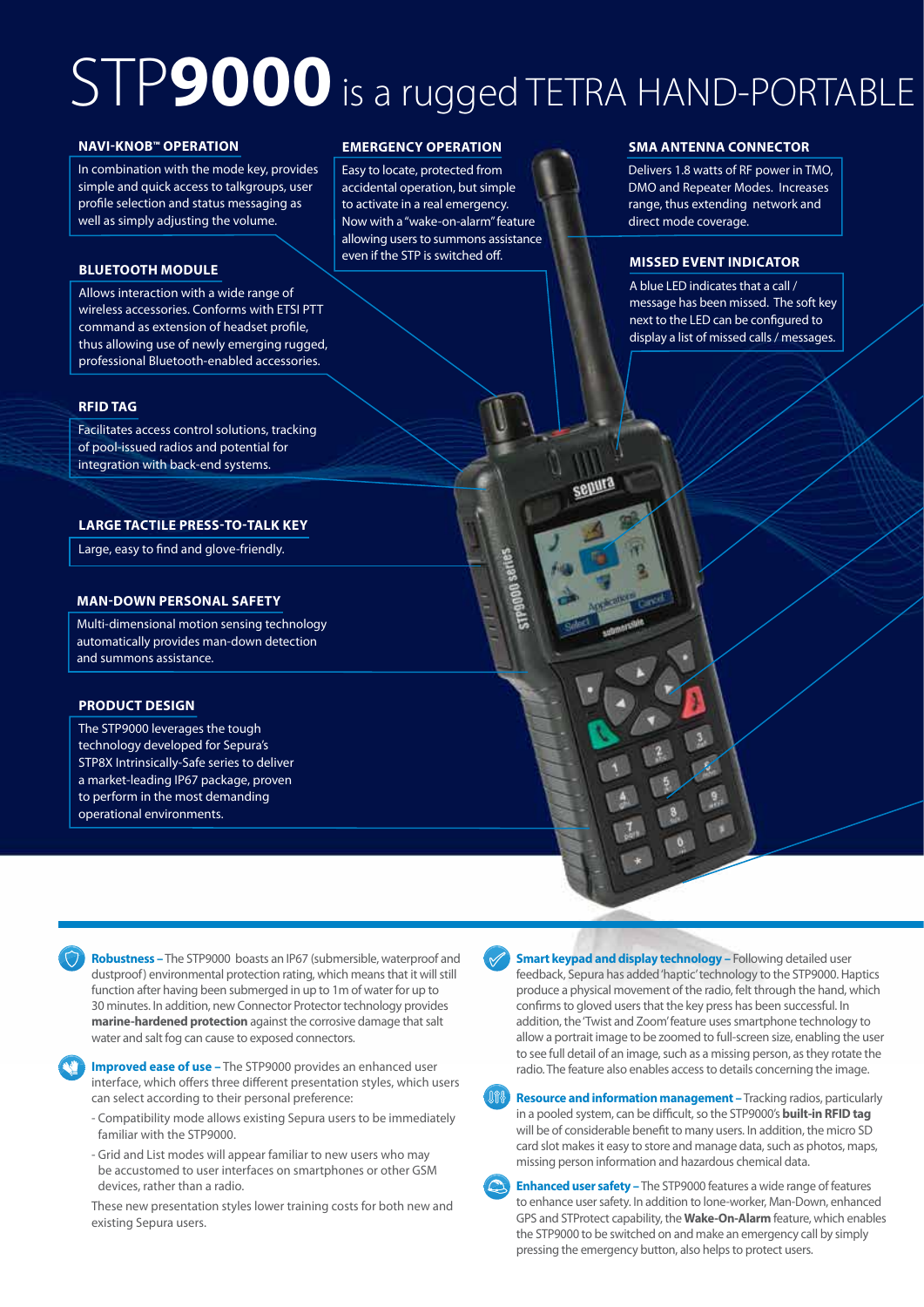### HAND-PORTABLE **9000** SERIES

### **LARGE, SUNLIGHT-VISIBLE, COLOUR DISPLAY**

Featuring an enhanced user interface, which offers three presentation styles to suit user preferences. Dual illumination technology ensures screen clarity under all light conditions.

### **RUGGED ACCESSORY CONNECTOR**

Ensures a reliable connection with a wide range of audio accessories.

### **ERGONOMIC KEYPAD**

Large, well-spaced keys, enhanced by haptic technology, which allows the user to feel a key press, even through thick gloves.

### **POWERFUL AUDIO**

Large loudspeaker delivers outstanding audio, even in the noisiest environments.

### **STPROTECT MODULE**

An option which enables use of Sepura's STProtect indoor location and lone worker solution. Facilitates indoor tracking where GPS-based tracking is not possible.

### **BOTTOM CONNECTOR**

Featuring Connector Protector<sup>™</sup> technology to provide protection from corrosive salt water and salt fog.

- › **Robust, 'tough technology'** inherited from state-of-the-art development for the STP8X ATEX/IECEX radio
- › **Market-leading IP67** (submersible, waterproof and dustproof) rating
- › High power RF and audio, with **improved full-duplex audio** experience
- › Intuitive, enhanced UI, with **3 presentation styles** (Grid, List and Compatibility modes)
- › **Integral RFID tag** allows rapid asset tracking of pool-issued radios
- › **Fully integrated Bluetooth**™ option
- > Enhanced key tactility through **haptic-based technology**
- › **Man-Down** automatically summons assistance
- › **Wake-On-Alarm** activation
- › **Micro-SD** memory card slot
- › **End-to-End encryption** option
- › **DMO Repeater ready** (frequency efficient Type 1A option) with Call Participation
- › **"Smart" building blocks** adding advanced WAP and MicroSD card functionality allows users to "build" smart solutions to meet operational challenges
- › A wide range of **market-leading accessories**, designed for a wide range of public safety, industrial and other users
- › Supported by Sepura's marketleading software tools, including **Radio Manager 2** which helps organisations to lower cost of ownership by making fleet re-programming easier



Highly innovative, designed for critical communication users who demand the very best TETRA radios



**Reduced cost of ownership –** The STP9000 is compatible **not only with all audio accessories**, batteries and chargers from Sepura's STP8000 hand-portable range, but also with its market-leading Radio Manager 2 fleet management tool and CMC encryption management suite - all factors which help organisations to maximise the value of existing investments.

**Indoor location capability –** An **STProtect module** can be optionally fitted within the radio. This is a key element of the STProtect complete indoor location and lone worker protection solution. In areas where GPS signals cannot penetrate, it allows organisations such as prisons, airports and industrial sites to track and protect lone workers, locate employees, control access to restricted areas and ensure pre-defined security patrol routes are being adhered to.

**Smart Technology -** Sepura has provided a host of "smart" features which allow organisations to maximise their efficiency and enhance their operations. These include:

**Bluetooth functionality -** by adding trusted device and master pairing features, the potential uses of Bluetooth have been widened considerably. Implementation of the ETSI PTT Bluetooth command as an extension of

the headset profile enables use of the newly-emerging range of rugged, professional, wireless accessories.

**Short Data Applications -** Short Data Applications (SDAs) allow the user to simply and intelligently interact with a back-end IT system. Built and deployed on Radio Manager 2, SDAs allow the automation of work flows, job allocation and remote control capabilities. They also allow the user to rapidly access a remote database. SDAs have been demonstrated to improve the effectiveness of users, thus saving organisations valuable time and money.

**MicroSD card -** Complete WAP sites can now be encrypted and stored on the MicroSD card conveniently and quickly via Radio Manager 2 (RM2). For the first time users can access up to 4GB of data, images and text, organised into a convenient and intuitive WAP site.

SDS text messages can now contain URL shortcuts that takes the user directly to data on the local WAP site stored on the SD card, or to a backend WAP site accessed via TETRA. These powerful features allow the rapid dissemination of data to targeted users, such as missing person information.